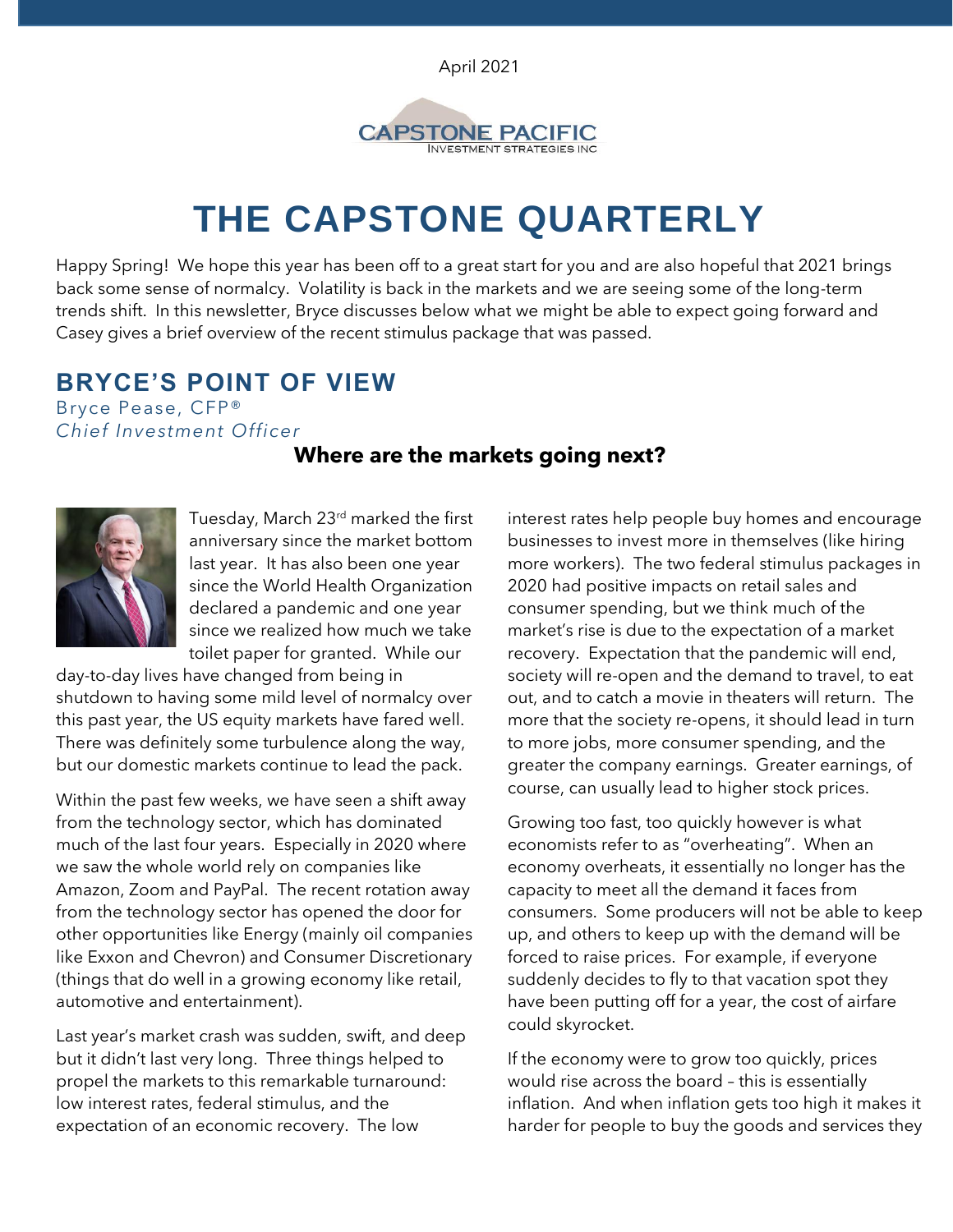# **Did you know?**

The IRS extended the tax filing deadline to May 17, 2021, as well as the deadline to contribute to individual Traditional IRAs and Roth IRAs. This relief does not apply to estimated tax payments made quarterly to the IRS by people whose income is not subject to income tax withholding. Please let us know if you still need any of your tax documents.

Capstone Pacific is on social media! lin **J**<sub></sub>Follow us on LinkedIn<sup>®</sup>: [www.linkedin.com/company/capstonepa](http://www.linkedin.com/company/capstonepacific) [cific](http://www.linkedin.com/company/capstonepacific)

FaceBook®: @capstonepacific or [www.facebook.com/capstonepacific](http://www.facebook.com/capstonepacific)

need (or want). So, we don't think we are out of the woods quite yet. The Federal Reserve could raise interest rates because inflation goes up. Here at Capstone Pacific, we don't focus on guessing what the Fed will do, or anyone else. We don't have a crystal ball. That is why with our strategy we analyze and try to take advantage of long-term market trends relying on the laws of supply and demand.

Historically, an improving economy leads to a stronger stock market. If that happens in 2021, wonderful! But if interest rate fears worsen and volatility goes up, we are ready to play defense.

# **CASEY'S CORNER**

Casey Morris, CFP®

### **American Rescue Plan Act of 2021**



Roughly one year ago, Congress passed the Coronavirus Aid, Relief, and Economic Security Act, or CARES Act. It was a massive \$2 trillion stimulus package designed to help boost the economy. Another round of stimulus was passed in December helping

retail sales jump; however, many are still out of a job making it

difficult to make rent, pay off debts, or even buy groceries. With this in mind, Congress recently passed a third round of stimulus called the American Rescue Plan Act of 2021. Below is a breakdown of some of the parts to the Act, some of the information may apply to you and some may not.

1. Direct Payments

What is the quickest way to ensure people get the money they need? Pay them directly. Many taxpayers will receive another direct payment to help them cover expenses.

- Individuals who make up to \$75,000 will receive \$1,400.
- Heads of Household (single parents, for example) who make up to \$112,500 will receive \$1,400.
- Married couples filing a joint tax return who made up to \$150,000 will each receive \$1,400 for a total of \$2,800.

On top of this, each taxpayer will receive an additional check for \$1,400 for each dependent they have, including adult dependents. Note that the IRS will base the income amounts on your 2020 tax return, or your 2019 tax return if you have not filed your 2020 return yet. And the payments disappear entirely for individuals who made more than \$80,000, heads of household that earn more than \$120,000, and married couples earning more than \$160,000.

#### 2. Tax Credits

The Act expands several tax credits, one of which is the child tax credit that has been expanded for the 2021 tax year. Households with children can claim a tax credit of \$3,600 per child under the age of 6,